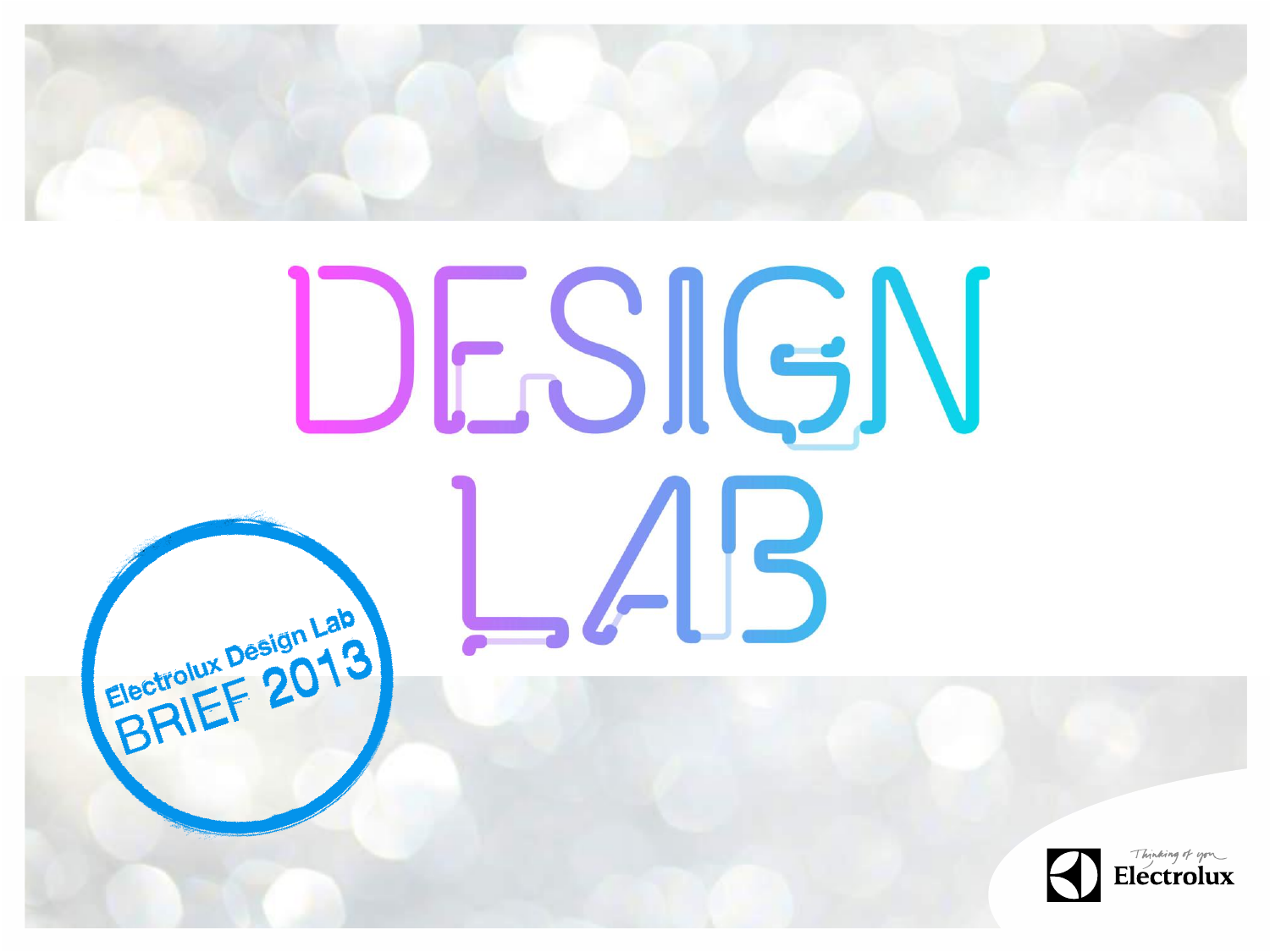# ELECTROLUX DESIGN LAB 2013

Electrolux Design Lab is a global competition that sees design graduates and undergraduates enter innovative concepts for future households. In 2013 we welcome the 11<sup>th</sup> year of Electrolux Design Lab. This year the competition is inspired by the transformation happening in our daily living environment with the theme **'Inspired Urban Living'.** 

### **Electrolux Design Lab prizes:** Jury decision

**First prize** € 5 000 and 6 months paid internship at Electrolux

**Second prize** € 3 000 **Third prize** € 2 000

Online voting **People's Choice** € 1 000

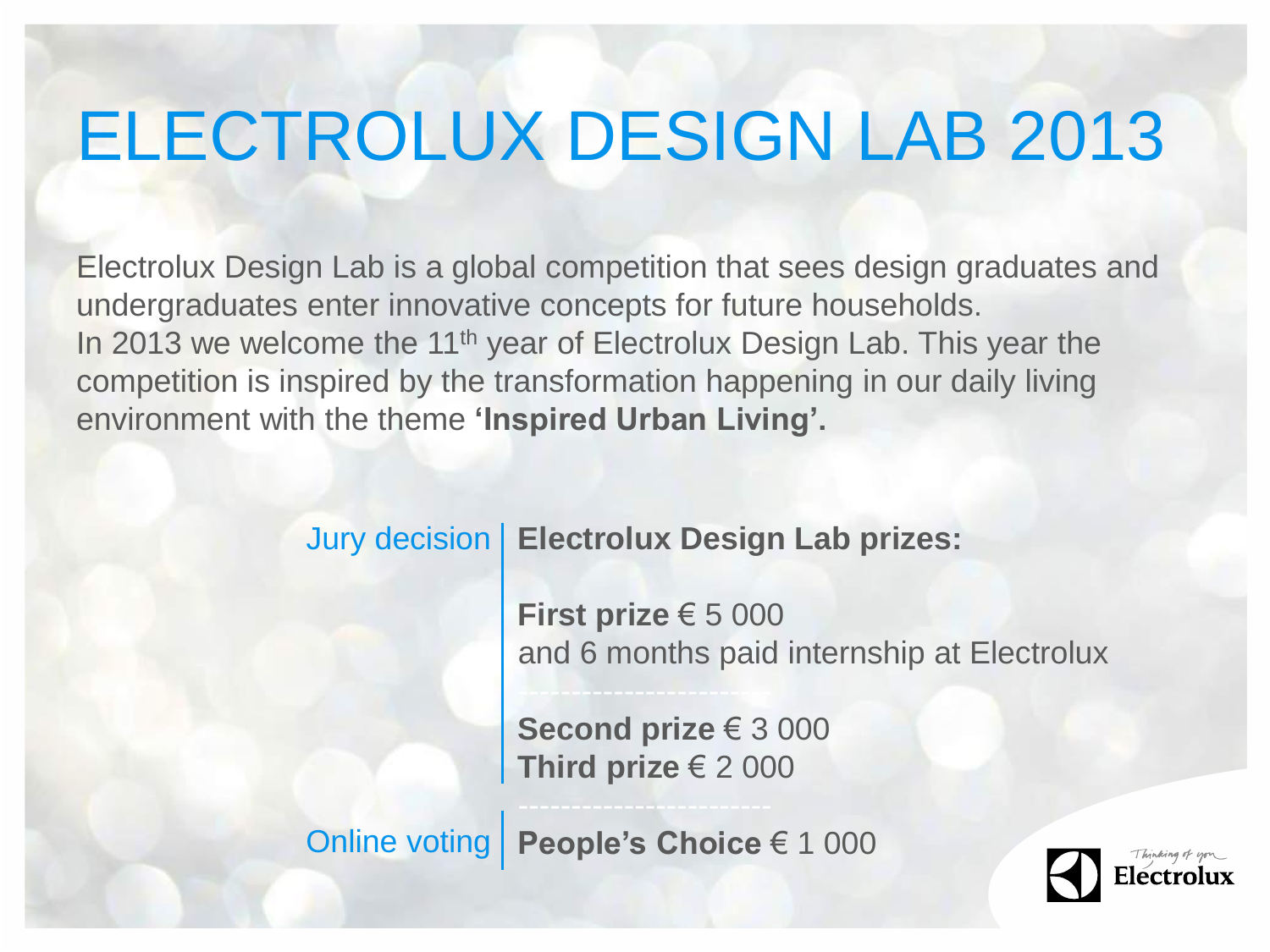## NEW IN 2013

### **MORE POSSIBILITIES**

The entry can be a product, accessory, consumable or service.

### **STRONG ONLINE EMPHASIS**

Best submissions will be published online and can be promoted in social media.

#### **CONCEPT DEVELOPMENT**

Make it to the next round and continue developing your concept.

#### **RECEIVE FEEDBACK**

Electrolux professionals will give feedback to the best ideas.

**Submission deadline 15th March 2013** 

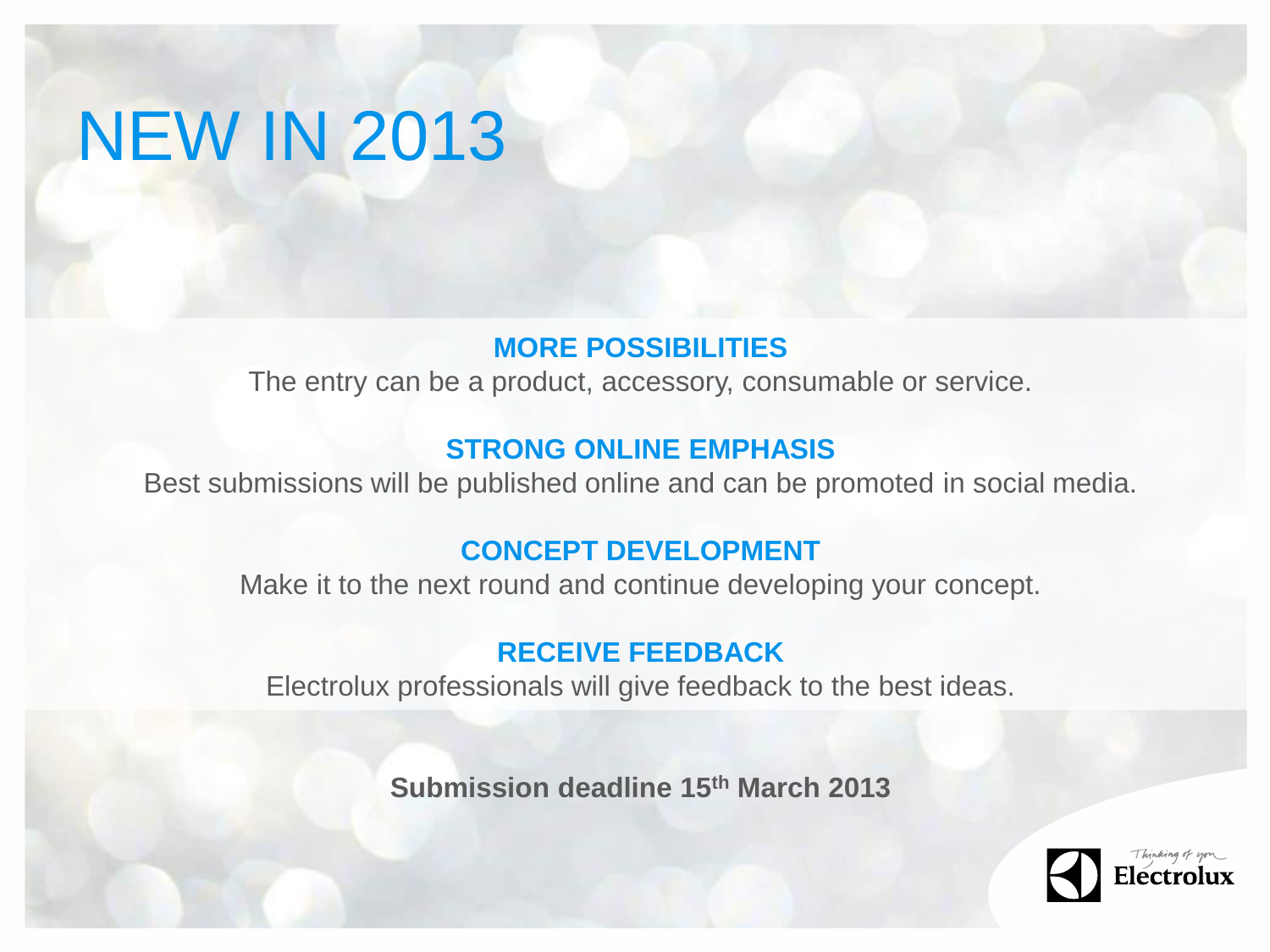# DESIGN LAB THEME 2013 **Inspired Urban Living**

The direction for this year's Electrolux Design Lab competition stems from a growing driver in 'urbanisation', as an increasing number of the population shift from living in open rural locations into densely populated areas.

The city of tomorrow is short on space, busy and compact. Living areas are smaller; there is less storage but the home still needs to be the epicentre of entertaining and culinary enjoyment. As such we need to have the necessary tools available to adapt our daily lives, so we can comfortably live and fit within this new model. Therefore, this year we would like you to explore one of the following three areas and design an innovative product, accessory, consumable or service that would be seen as a break through within the sector:

**Social Cooking / Natural Air / Effortless Cleaning**

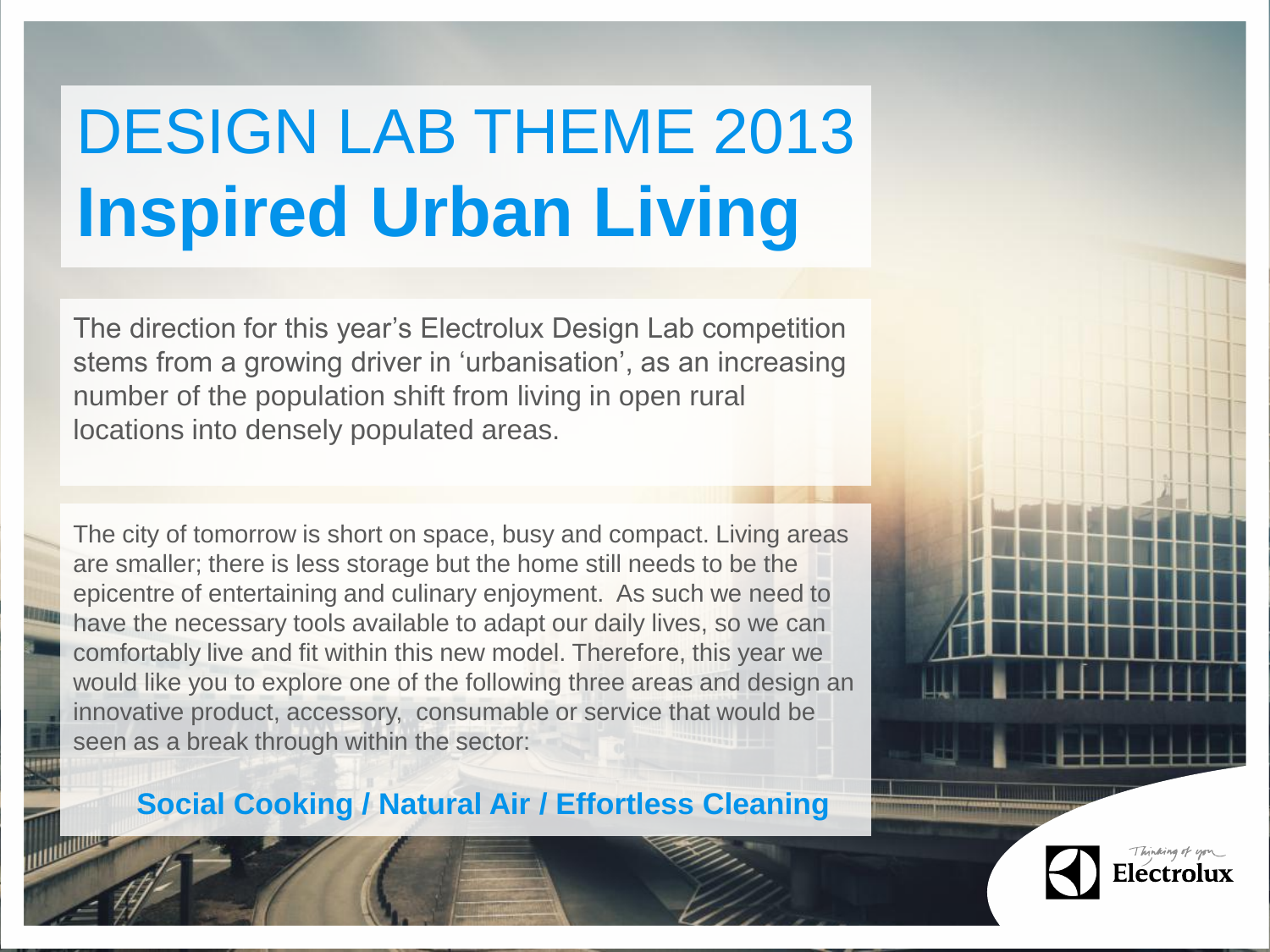## SOCIAL COOKING

Entertaining within the home is a popular way to spend time with our friends and family. The rise in cooking as a pastime offers self expression for many living in urban spaces, and projects towards a true culinary experience. We look to create deeper, shared and more social culinary experiences, whilst bringing enjoyment to friends and family members and eating healthier, high quality food.

With tightening schedules and challenging lifestyles, how can design overcome problems with shortage of entertaining space and preparation time, whilst allowing us to live a healthier lifestyle?

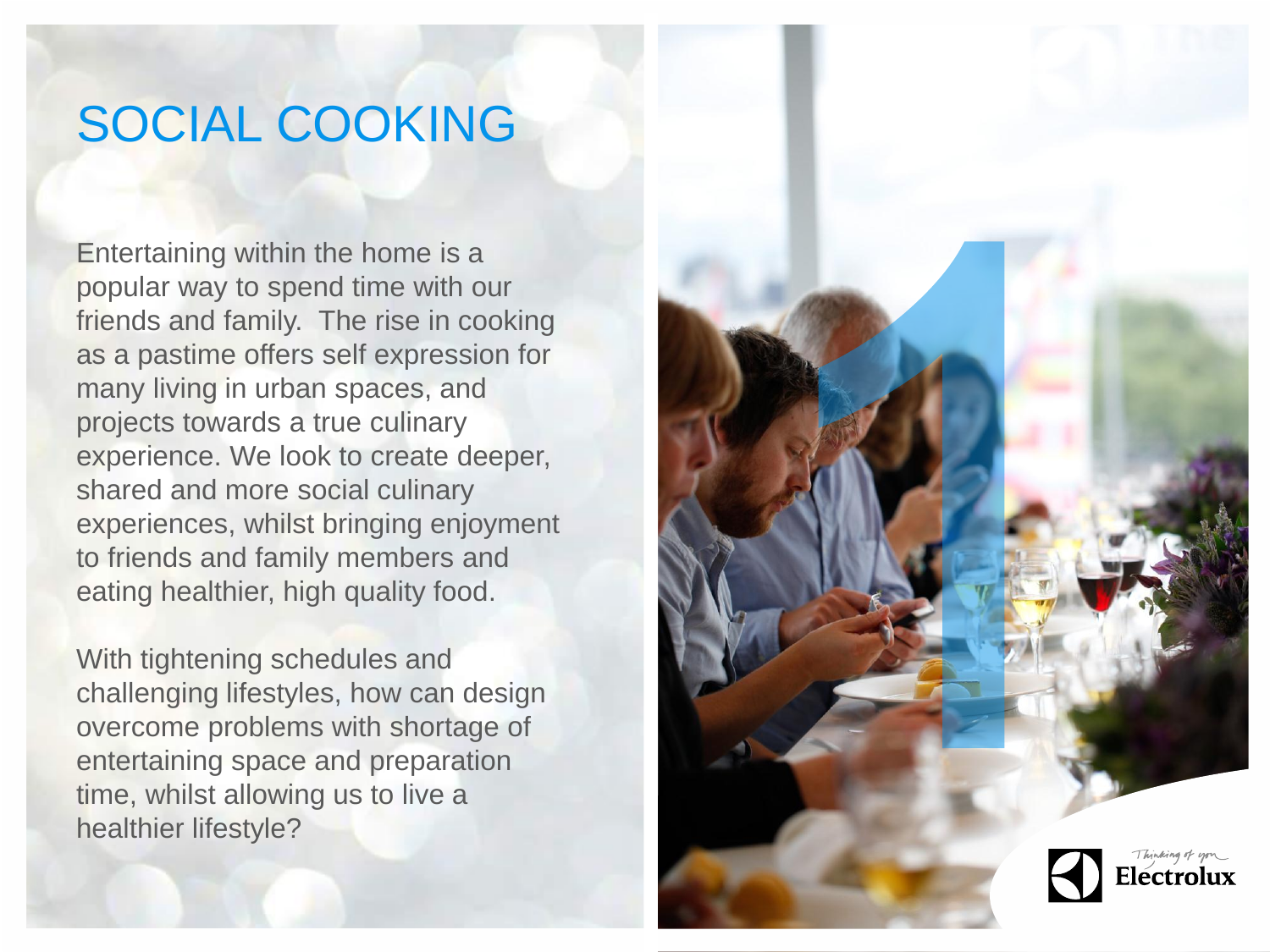### NATURAL AIR

Indoor air quality can switch the ambience of a room and is an invisible way of influencing our daily wellbeing. The climate we live in is changing yearly; pollution is a growing problem and our indoor space should be a sanctuary from the suburban outdoors. Healthier air quality is a core factor and can effect personal health and appearance. The potential to bring 'fresh country air' to the city could change the atmosphere within the home.

What design solution could be created to ensure we have the best quality air within the home, whilst also supporting aesthetic values?

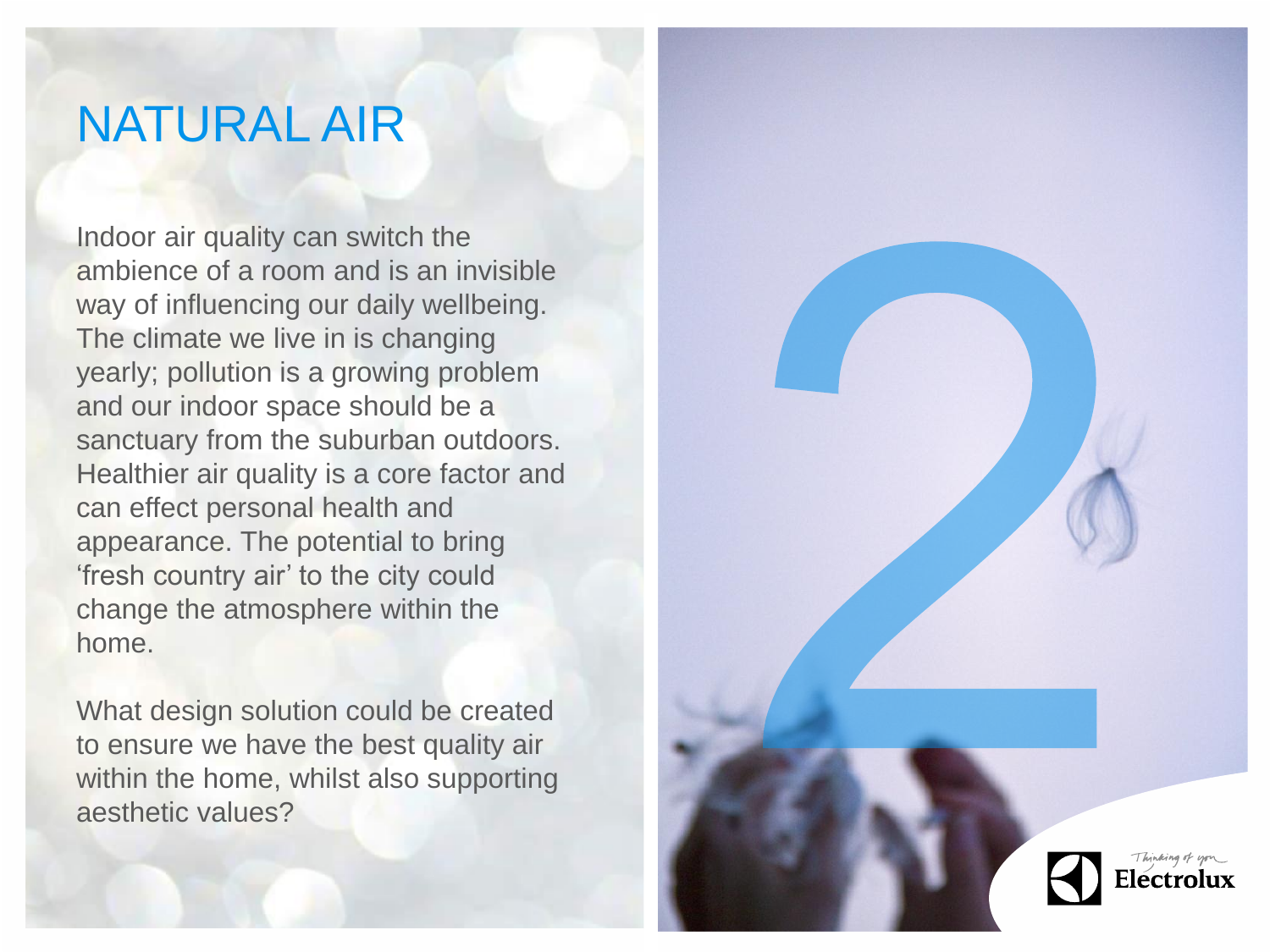## **EFFORTLESS** CLEANING

As time is precious in our chaotic schedules, time saving concepts are needed more than ever – removal of laborious daily cleaning tasks should be at the forefront of thinking and creation. Not only this, as our urban homes become more compact and integrated, there is no room for daily necessities of a clean living environment. Vacuum cleaners and bins require space to camouflage, alongside a need for concepts that can clean different and constantly changing surfaces, materials and garments.

What new adaptable offerings can be designed for compact, streamlined and easy cleaning solutions within urban cities of the future?

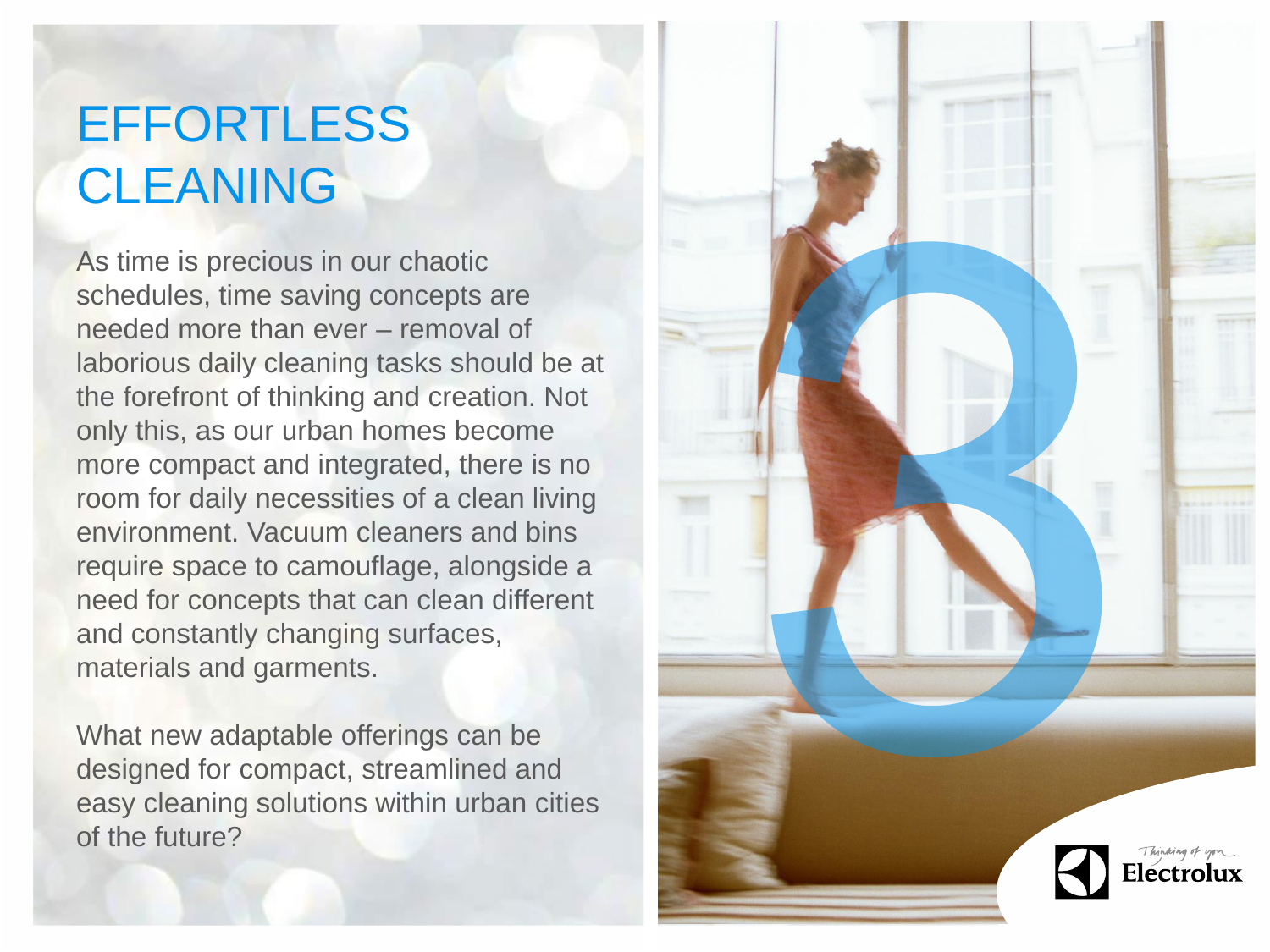## SUBMISSION PROCESS

To enter the competition, submit a description of a concept idea and a visual sketch of the concept. At each stage of the competition the best entries will receive feedback and will be chosen by Electrolux professionals to go through to the next stage. The best submissions will be placed online in March after which they may be promoted in social media. People's Choice voting will start in May.

#### **Submission stages:**

| Deadline 15th March   1 Stage: Submit a Concept Idea and a Sketch |
|-------------------------------------------------------------------|
| May   2 Stage: Concept Development                                |
| June 3 Stage: Visual Development                                  |
| August   4 Stage: Tech Specs and Sustainability                   |
| October   5 Stage: Design Lab Final Event                         |

To read more about the submission and selection process and the competition rules, please visit **electrolux.com/electroluxdesignlab**

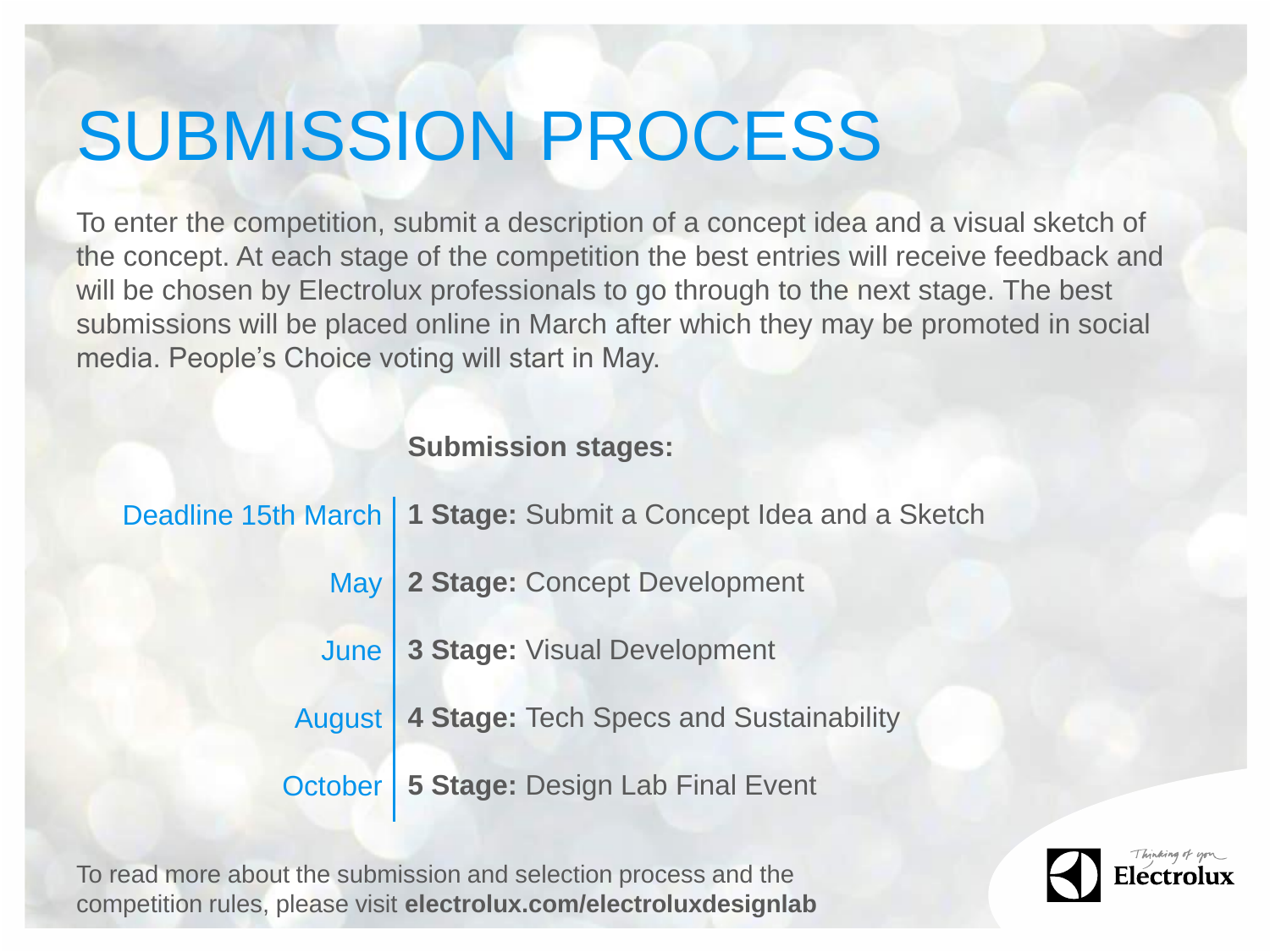# THE JUDGING CRITERIA

The Electrolux Design Lab panel will focus on the following key criteria when looking at your design:

- Does the design truly answer the brief?
- Does it encompass intuitive design?
- Is it innovative?
- Has it been based on consumer insight?
- Is the concept aesthetically pleasing?